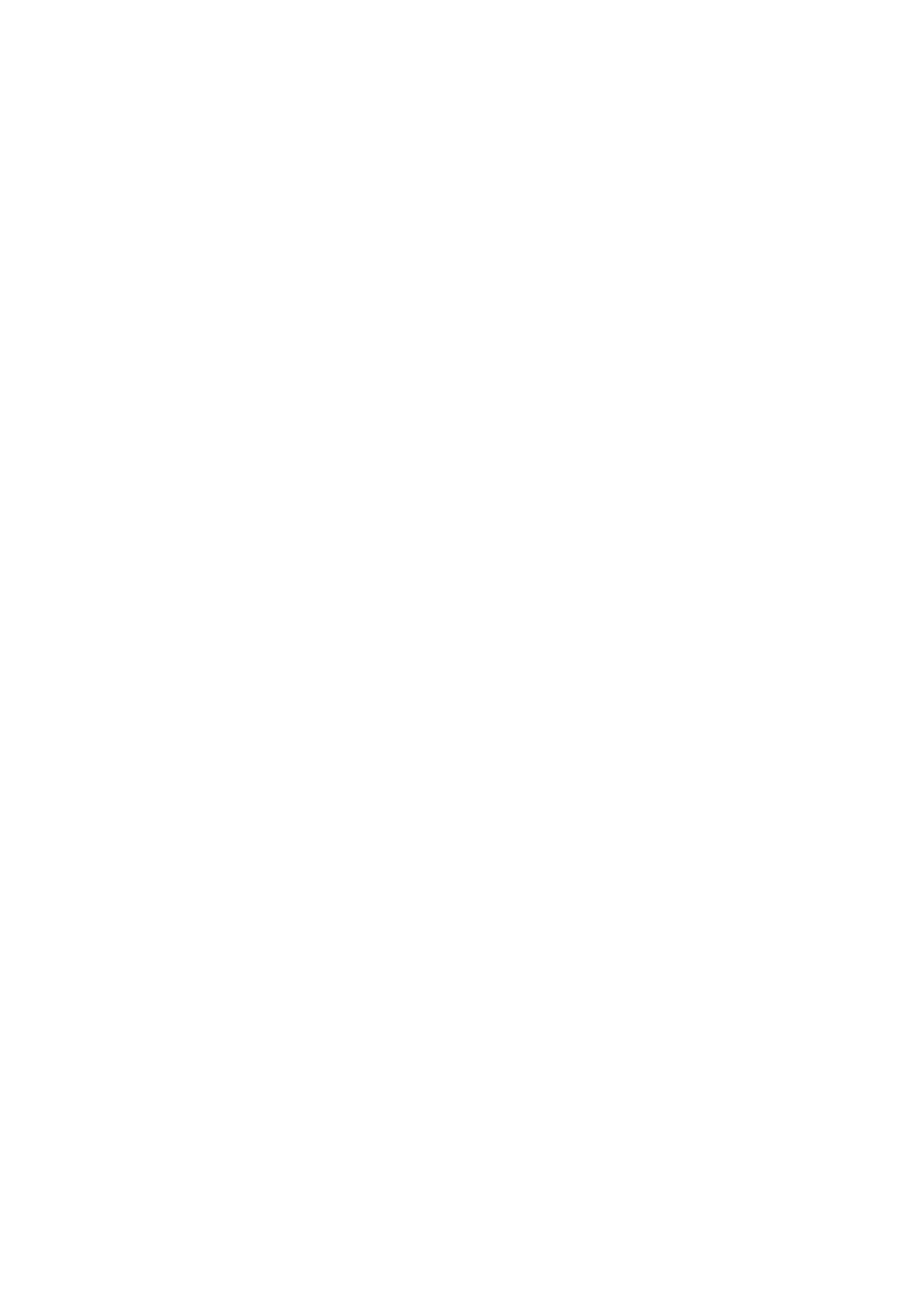OFF SCENE 23.- 30.4.2014 school presents works by Selma Doborac Randa Maddah Monira Al Qadiri Ana Hoffner Wafa Gabsi

23.4.2014, 19.00 KEX Studio Lectures and sound sets: Wafa Gabsi Monira Al Qadiri school

24.4.2014, 19.00 Kunsthalle Exnergasse Exhibition opening with works by Selma Doborac Randa Maddah Monira Al Qadiri Ana Hoffner Exhibition 25.- 30.4.2014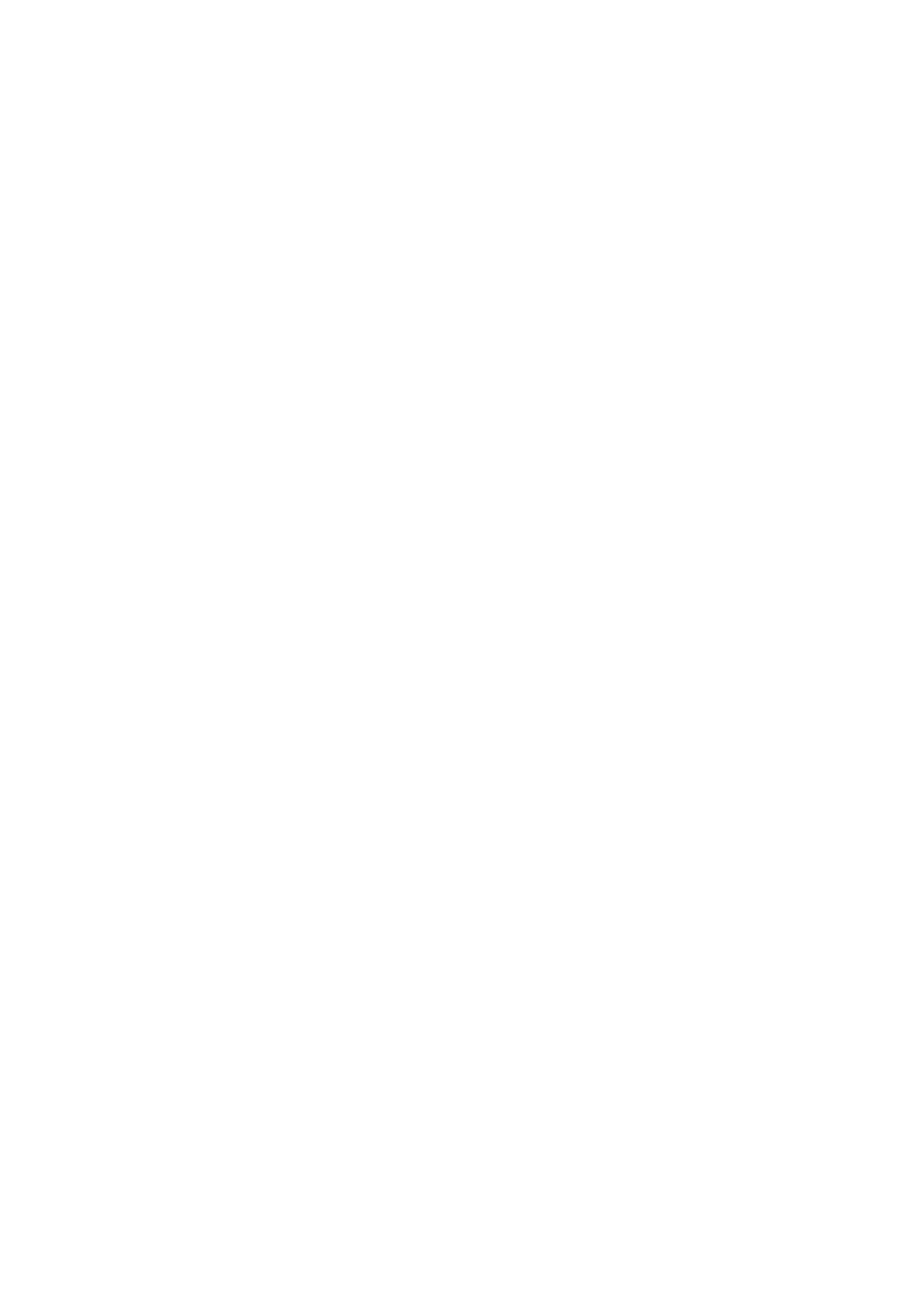## Talking about war

In an age when we can witness war scenarios as they happen in real time, how should images look like in order to develop the potentials of a differentiated point of view? Four filmic works will be shown that deal with the memory and reality of war or what lies underneath and shift the gaze away from the centre of the scene. An attempt to expand the emotional vocabulary needed to fathom armed conflicts and our inherent involvement and to understand the political contexts and interests as well. (school)

school presents works by Selma Doborac, Randa Maddah, Monira Al Qadiri and Ana Hoffner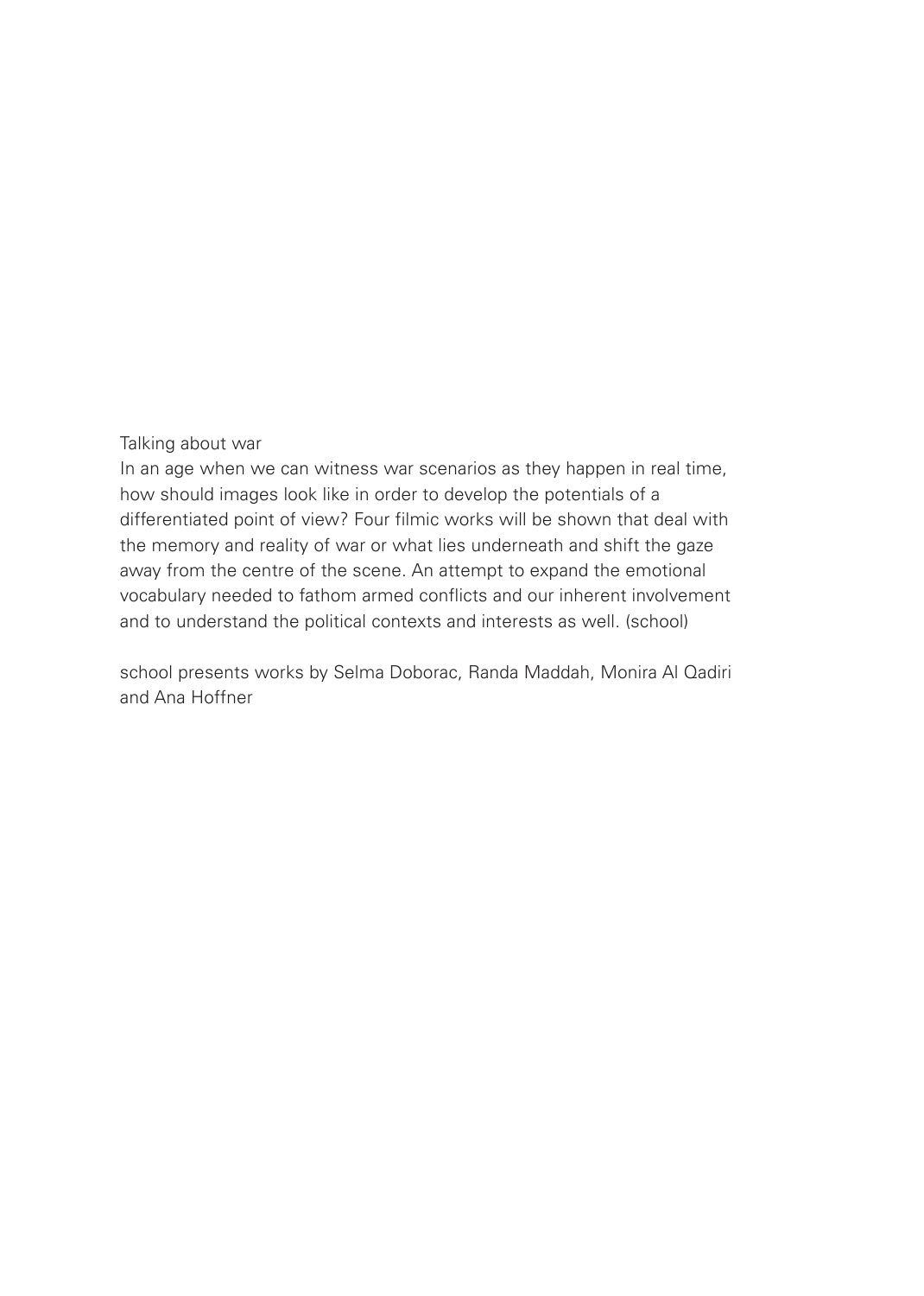Monira Al Qadiri Behind the Sun

In the past few years, »the apocalypse« has become a resurgent concept. With the Arab Spring, riots, financial crises, civil wars, natural disasters and random incidents of terrorism, apocalyptic theories have multiplied as we continue to live under uncertain circumstances. The future is dark, and the present seems to be ever more destructive in a myriad of ways. But how has the image of the apocalypse changed aesthetically because of this modern predicament? Is it still imagined within the religious framework of doomsday, or has it morphed into divergent more realistic scenarios? This work aims to explore these questions by recreating the latent nostalgic likeness of doomsday that lives within our imaginations, but which had also materialized in one instance. After the first Gulf War in 1991, countless oil fields in Kuwait were set ablaze during the retreat of invading forces. Those months following the war were nothing short of the classic image of a biblical apocalypse: the earth belching fire and the black scorched sky felt like a portrait of hell as it should be, an almost romanticized vision of the end of the world. Werner Herzog, lured by the surrealism of this present-day hell, shot his docu-fiction film »Lessons of Darkness« there which placed images of the oil fires alongside Christian biblical texts and a Wagner soundtrack. Inspired by his endeavor 20 years later, I am re-exploring this cataclysmic event and attempting to expand its meaning, especially because the idea of imminent doom is even more omnipresent in today's world. Amateur VHS video footage of the oil fires is juxtaposed with audio monologues from Islamic television programs of the same period. At the time, the tools used to represent religion were geared towards visualizing god through nature. Trees, waterfalls, mountains, and animals were the visual staple of religious media, and the narration was not that of the Koran, but of Arabic poetry recited by a skilled orator with a deep voice.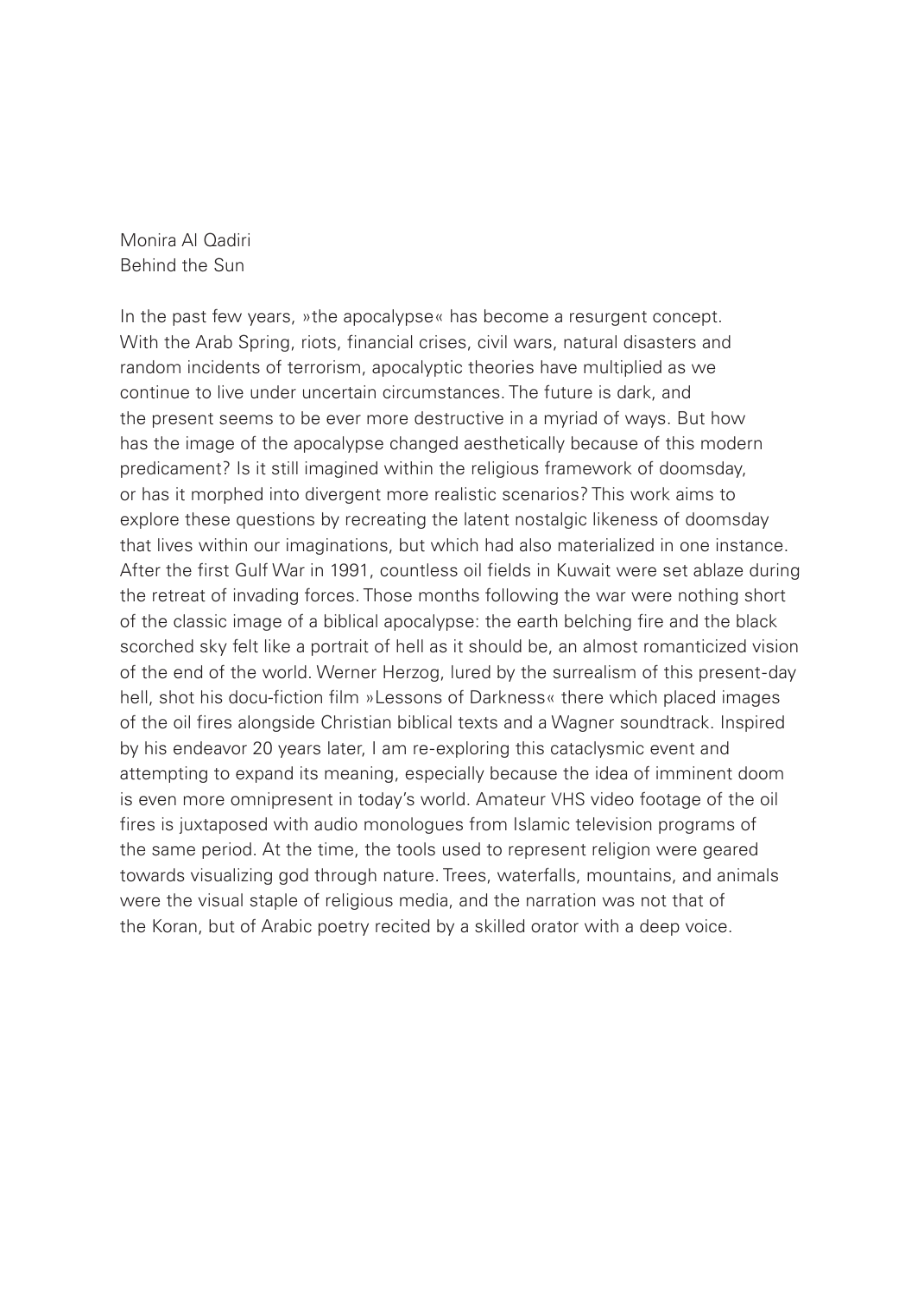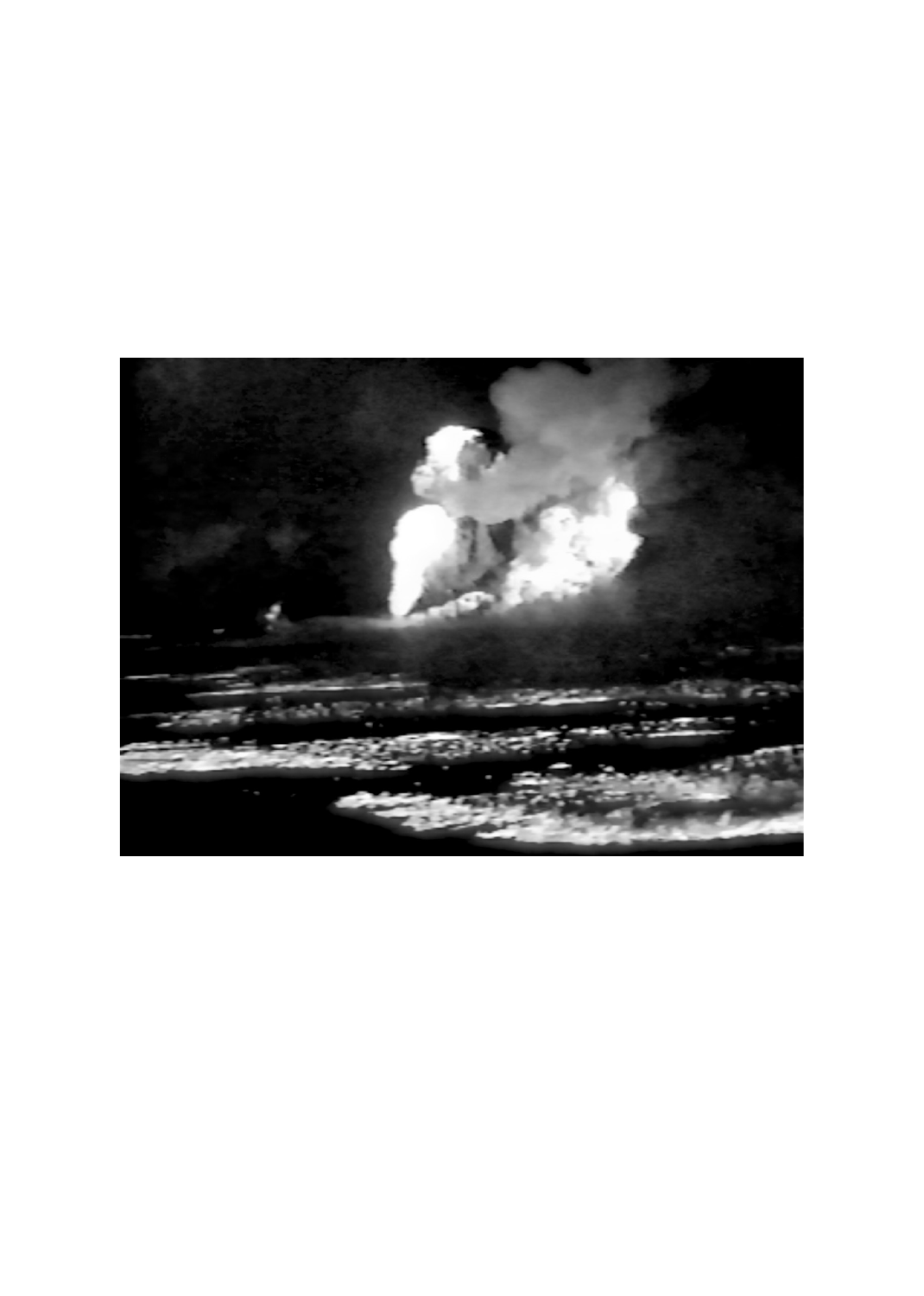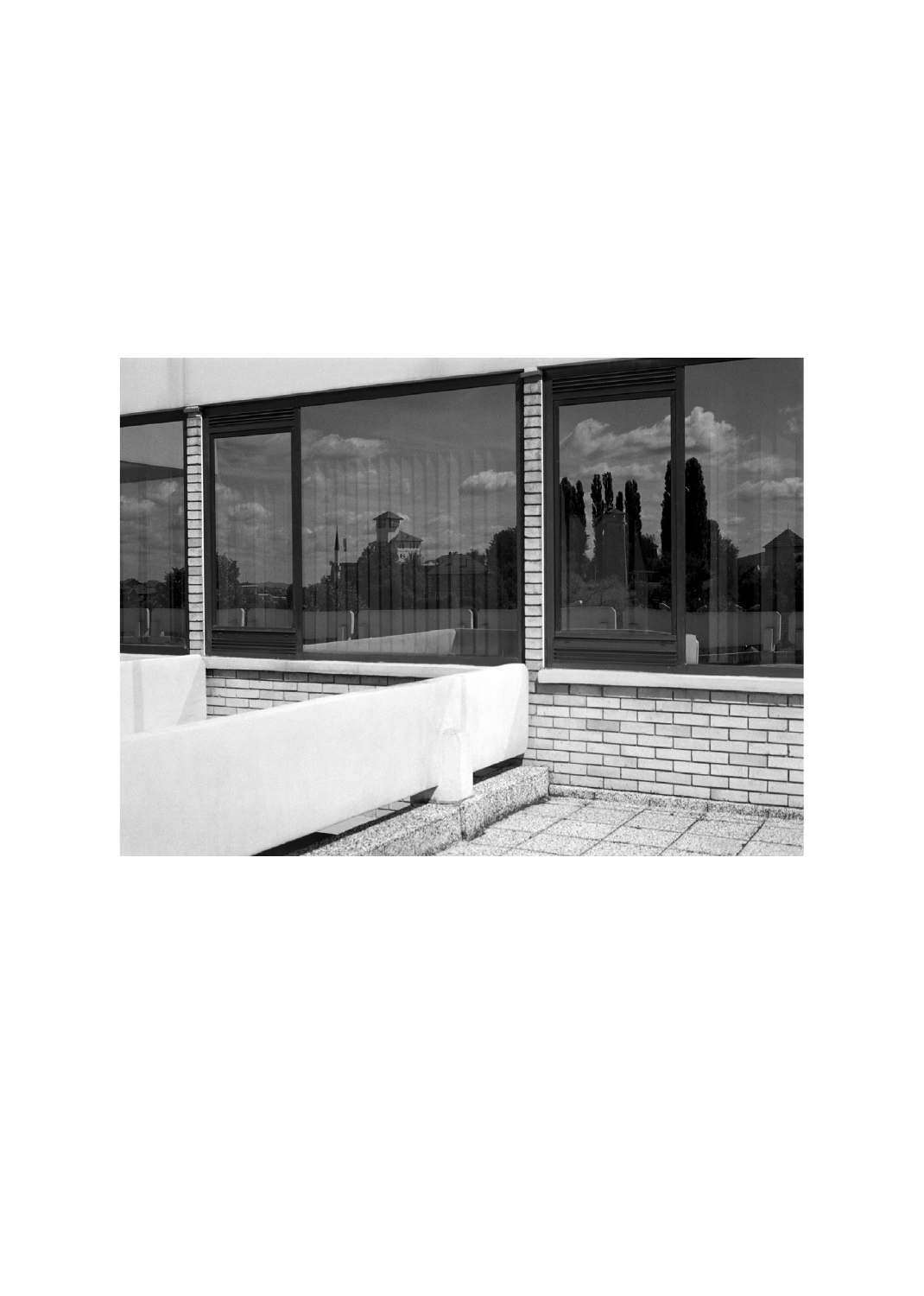## Selma Doborac

It was a day just like any other in spring or summer.

In »It was a day just like any other in spring or summer.« the first-person narrator explores over the course of three brief episodes the experiences of four people, all of them related to one another; the events occurred during a bomb attack in war-time Bosnia in 1992. The story is told partly through descriptions of a remembered past inscribed into the filmic image in the form of a sequential textual trace, partly through a landscape that is featured in the memories as well as seen in the present, mediated by a mise-en-scène that attempts to find a visual structure, by means of continuous tracking shots, corresponding to the narrated past on location per se. From the constant back-and-forth between what is seen and what is read an experimental set-up of representation emerges, resulting, inevitably, in an unresolved overall picture, as the textual level not only occasionally constrains the visual level but sometimes, of its own accord, even obliterates it. While the titles in which layers of memory are couched (de)construct the notion of non-communicability, the landscape images encased in rides both en-title and give away the impossibility of making a likeness of (war-like) actions.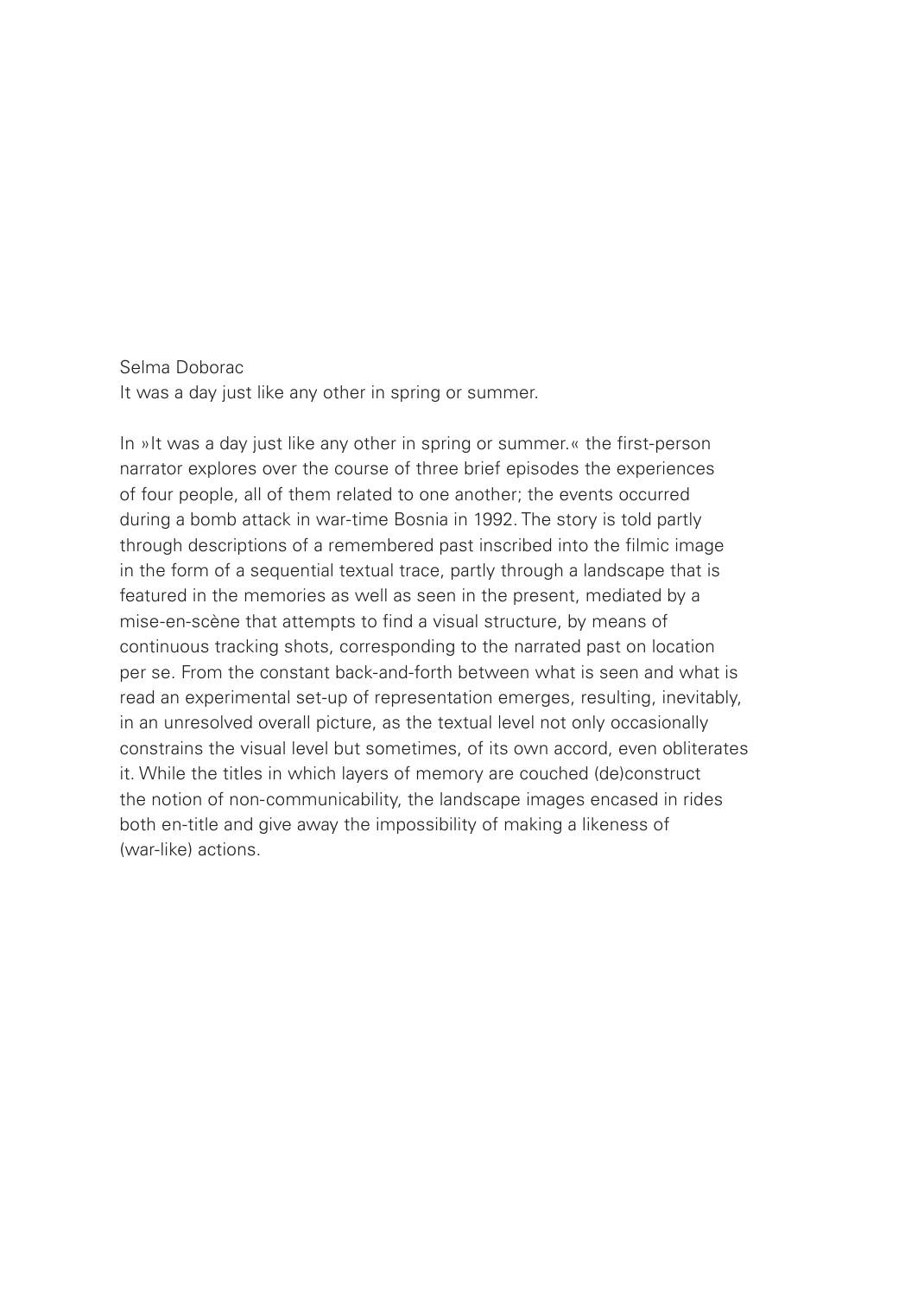Ana Hoffner After the Transformation

System change 1989/90. While the political situation seemingly shifts from one day to another there is a long-term social process behind this change. At the same time the transformation is not complete, something which becomes visible in the every-day context of people who exist today in one and tomorrow in another system. »After the Transformation« by Ana Hoffner reflects these social transformation processes as an individual experience and combines an embodied and structural transformation, which emerges through the change of body and state. After having taken testosterone and having provoked a voice change Hoffner starts to work with a voice coach. (…) Together with the voice coach the artist trains how to make this text ›sound‹ or how to face the transformation. The training opens thus to an emancipatory negotiation of the transformation as an evaluation of an individual statement towards seemingly external circumstances which point at a collective normalization and incorporation into a system. In the video we experience for instance the moment of a voice break when the transformation might be finished. When Hoffner stops the training she refuses a complete transformation. As the voice break rejects certainty Hoffner marks a position inside and outside of a system and questions unification. (Julia Kurz)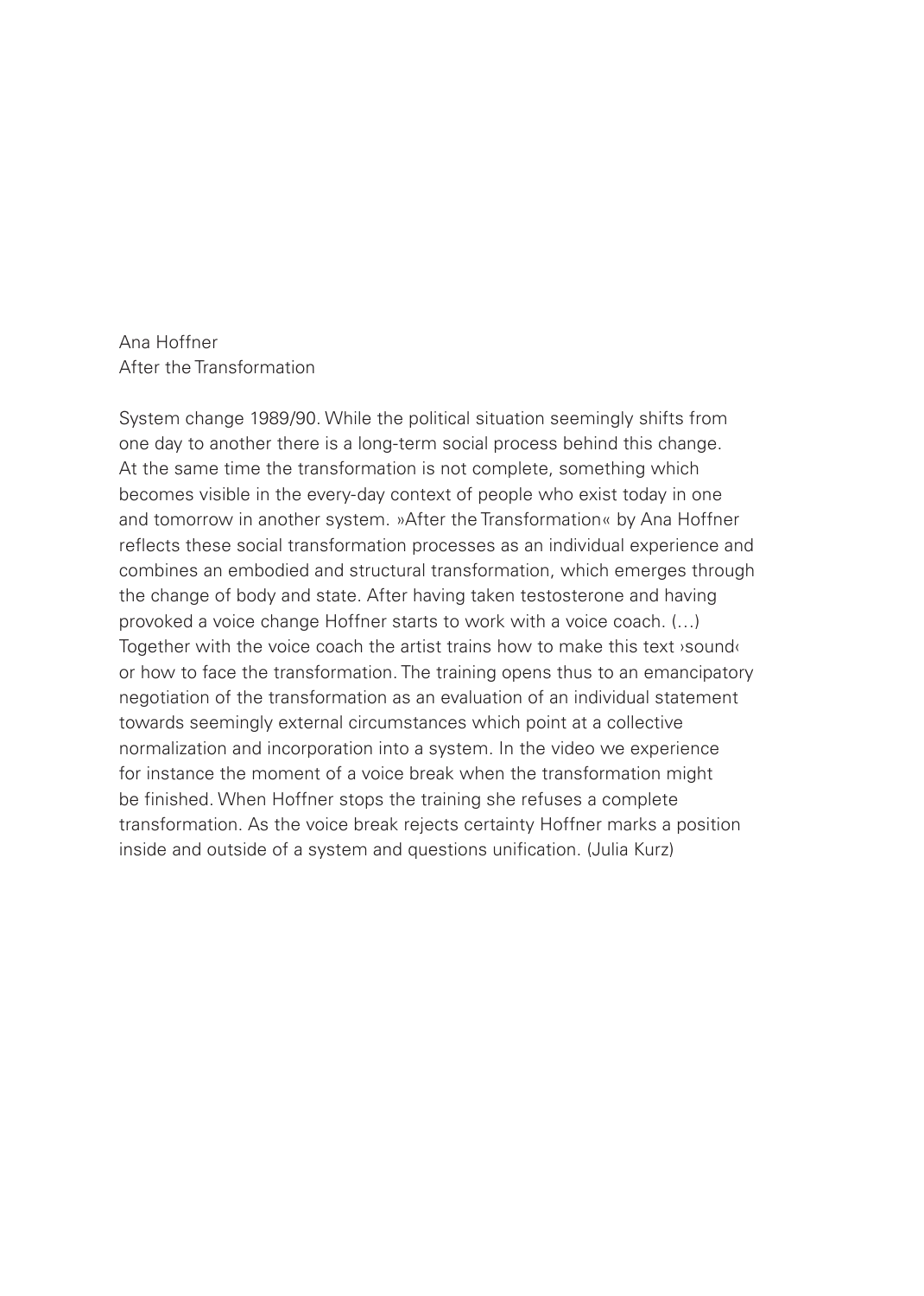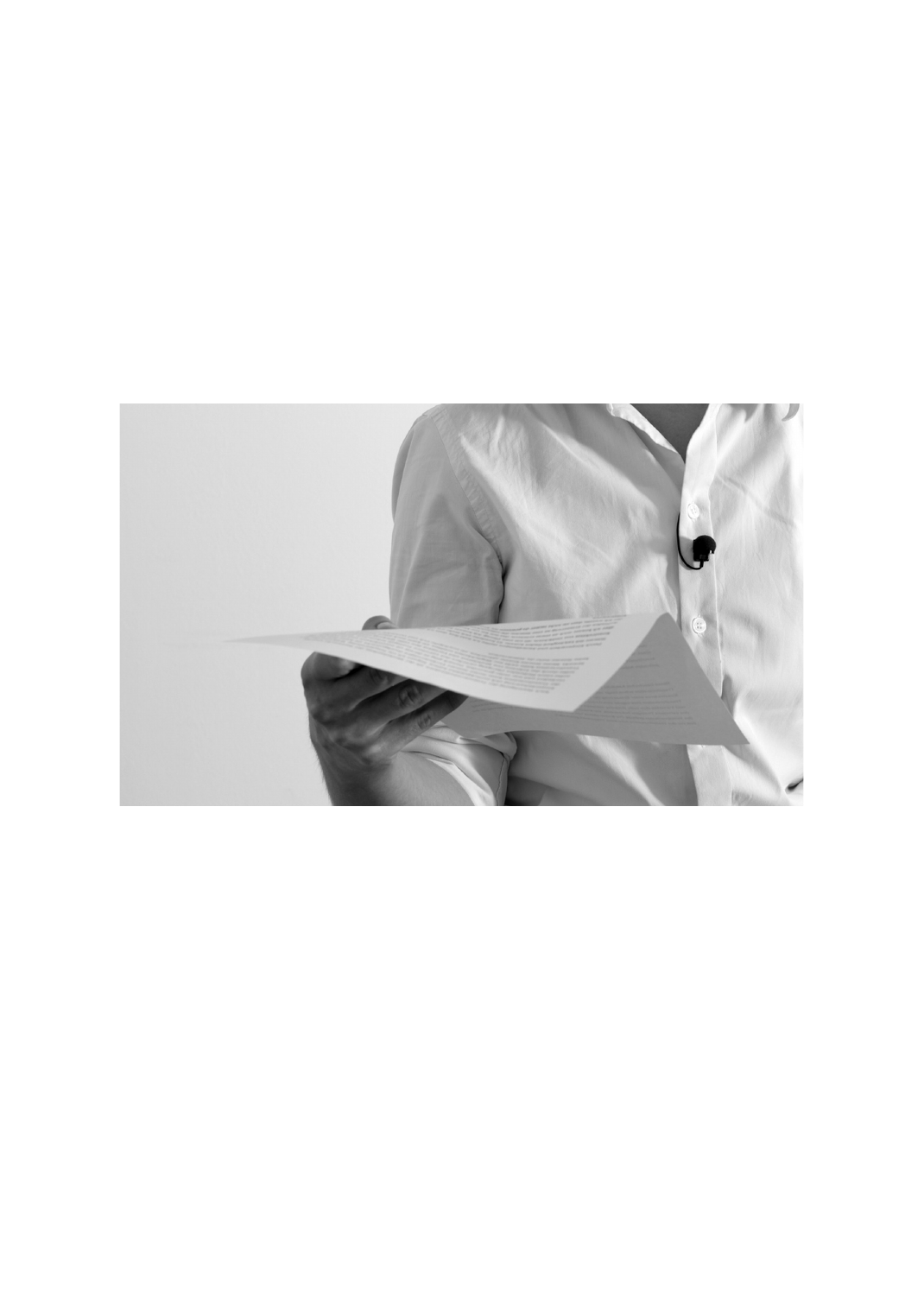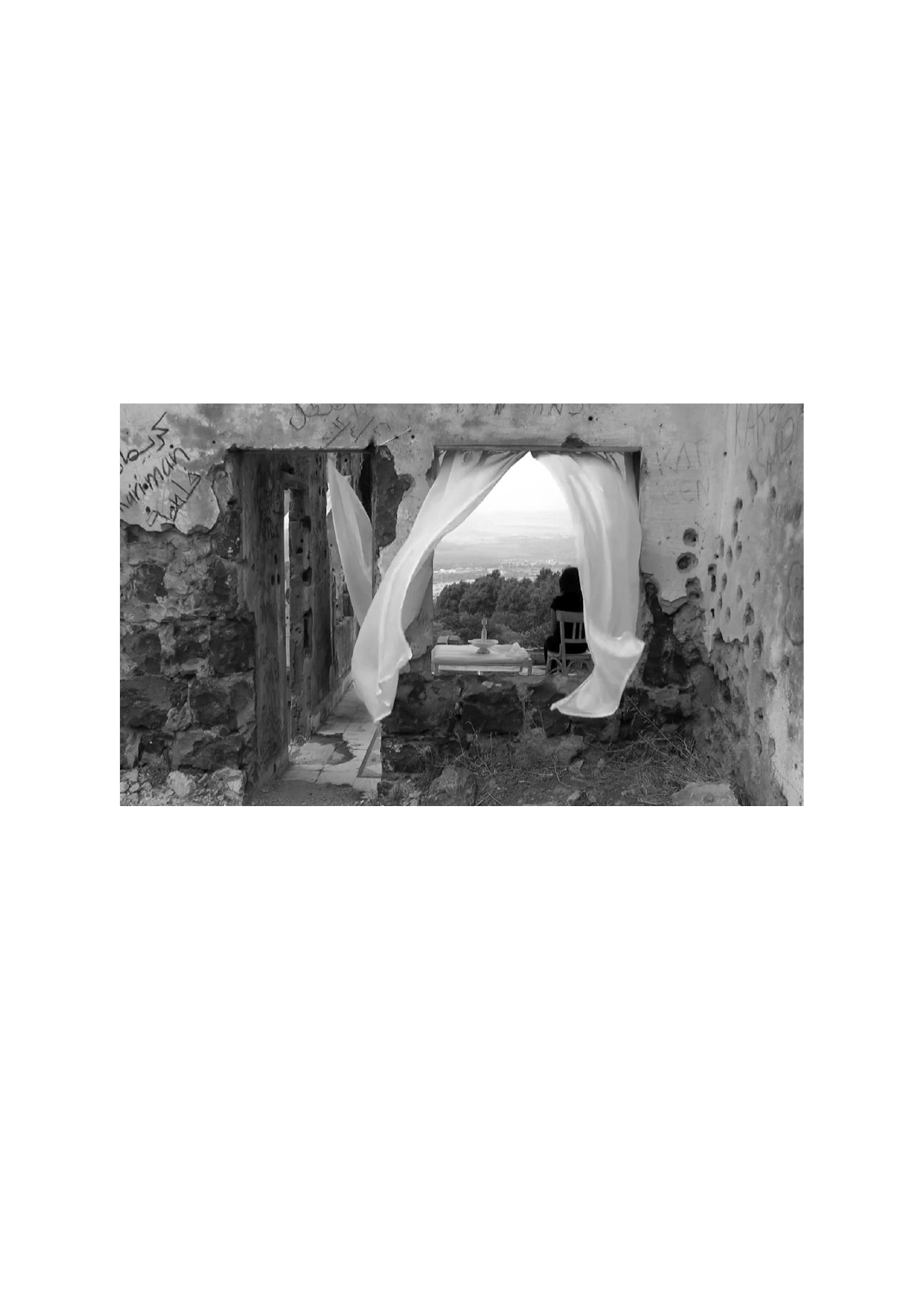Randa Maddah Light Horizon

»Light Horizon« by Randa Maddah is set in Ain Fit, one of many villages in the Golan Heights, where people carry identity documents that read »Nationality: undefined.« When Israel occupied the Syrian territory in 1967, most of the civilian population were pushed out of the area leaving the few remaining in a state of isolation. They and their descendants are eligible for both Israeli and Syrian citizenship, but the geopolitical situation prevents them from integrating fully into either state.\* The film features an actress meticulously tidying up the room of a bombed-out house, decorating, making herself at home, until she sits down with her back to the observers and looks out in the distance, across a war-torn landscape. The scars of this ruined landscape are superposed with the reality of the deadly civil war going on in Syria for three years, turning national identity into something desperately destabilizing. In this tragic setting, the act of cleaning, which might be seen as a way of casting out the ghosts of a terrifying past, becomes deeply political in the midst of destruction. \* yourmiddleeast.com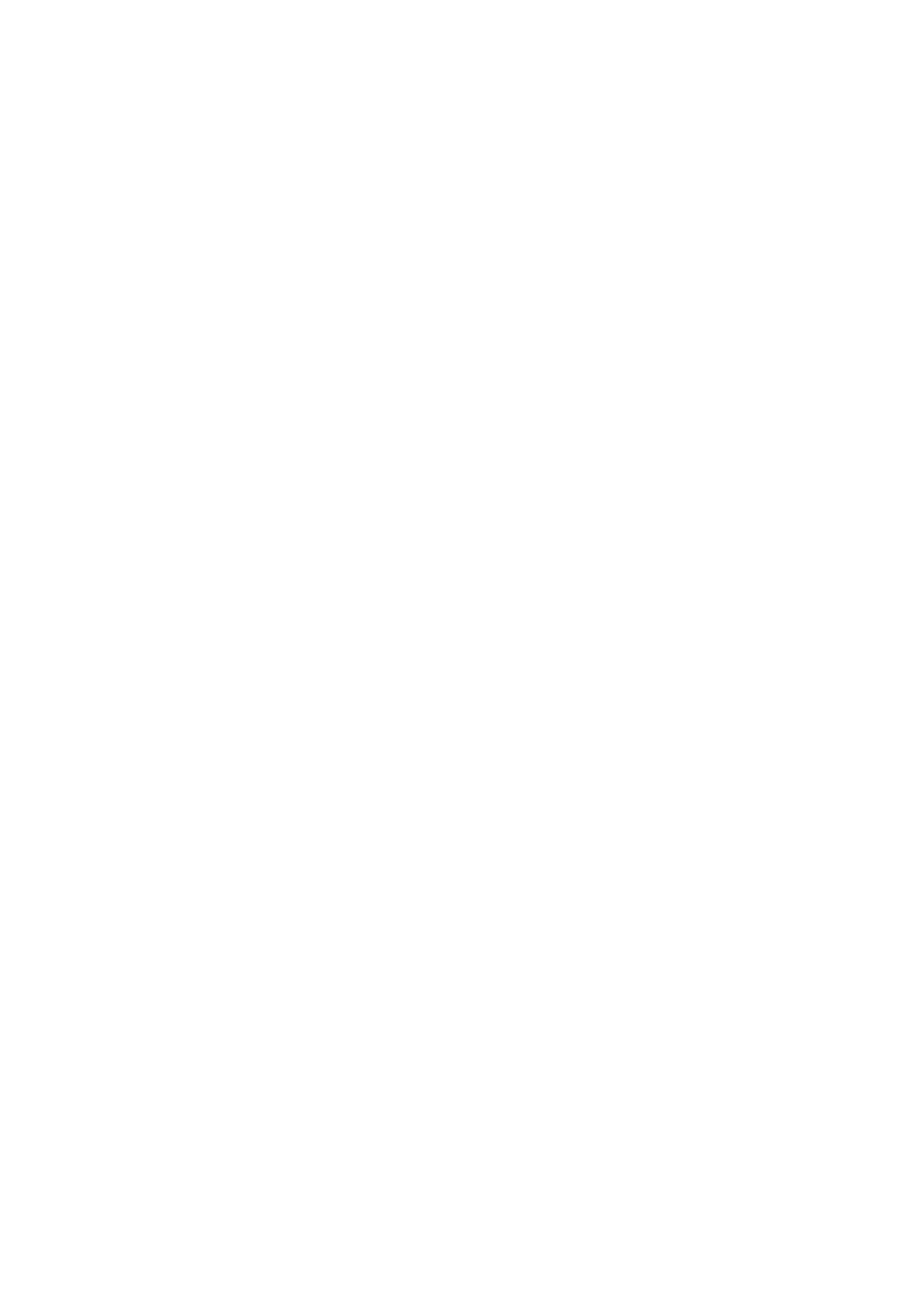Monira Al Qadiri Behind the Sun 2013 9:30 min

Selma Doborac It was a day just like any other in spring or summer. 2012 17 min

Ana Hoffner After the Transformation 2013 15:52 min

Randa Maddah Light Horizon 2012 7:22 min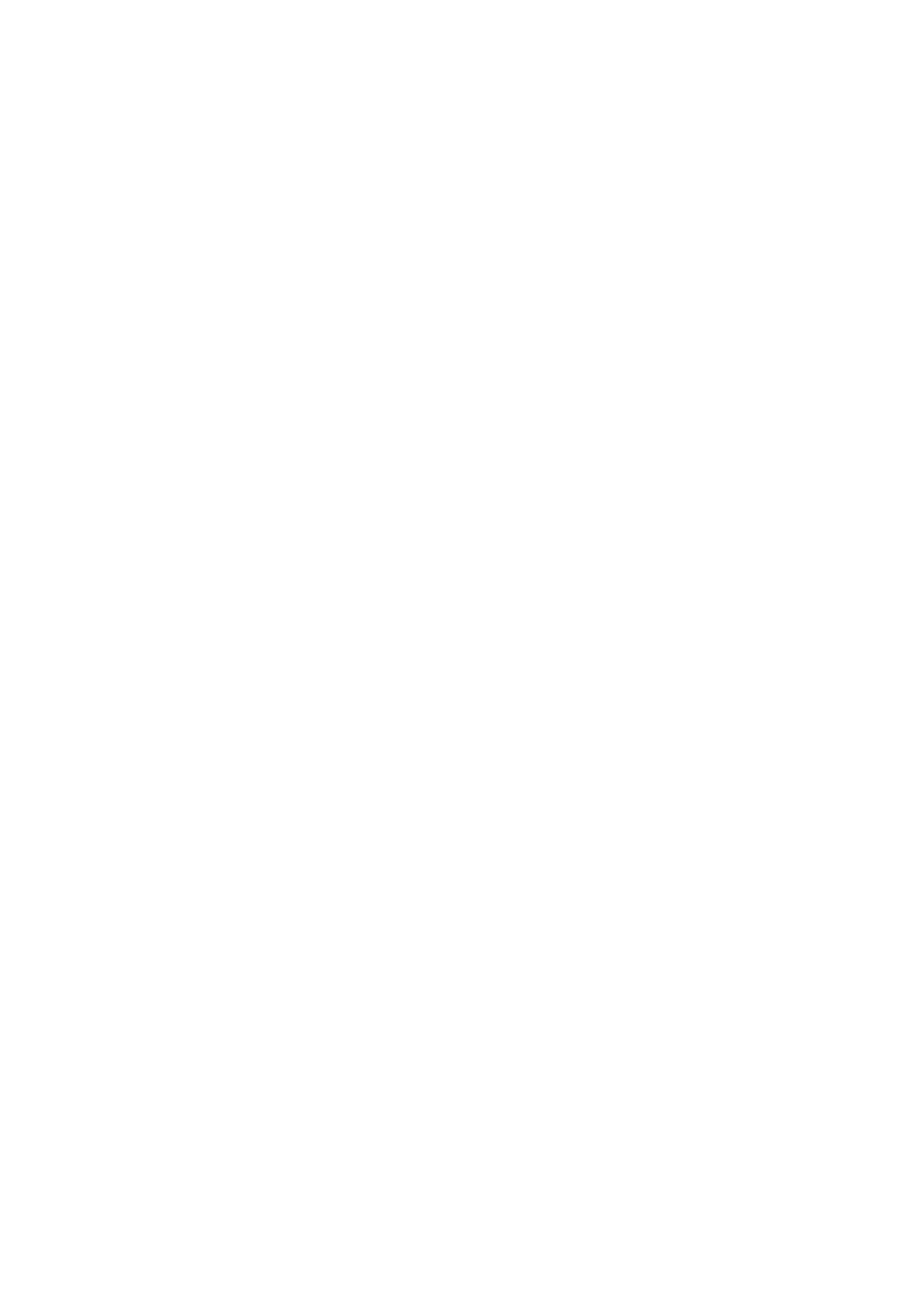Monira Al Qadiri is a Kuwaiti artist born in Senegal and educated in Japan. In 2010 she received a Ph.D. in inter-media art from Tokyo University of the Arts. Her research is focused on the aesthetics of sadness in the Middle-East, and her works explore the dysfunctional gender roles in Arab societies, as well as the displacement of cultural and religious identities. She is also a member of the artist collective GCC. moniraalqadiri.com

Selma Doborac was born in Bosnia and Herzegovina. She lives in Vienna and works in the area of experimental and essayistic film, photography, installation and conceptual art. From 2002 to 2007 studies and graduation at the University of Applied Arts, Vienna, Department for Mixed Media Strategies (Bernhard Leitner). From 2008 to 2012 studies and graduation at the Academy of Fine Arts, Vienna, Department for Film and Art (Harun Farocki).

Ana Hoffner is an artist, theorist, performer and mentor based in Vienna. S\_he teaches as a Senior Lecturer and researches as a participant of the PhD in Practice Program at the Academy of Fine Arts, Vienna. Hoffner understands the artistic field as a place of knowledge production. Body, gender, sexuality, ethnicity, migration and technology are deconstructed by means of analysis, positionality and embodyment and recontextualized in the visual field. anahoffner.com

Randa Maddah was born in Majdal Shams in the occupied Syrian Golan. She graduated from Damascus University, Faculty of Fine Arts in 2005. She is a founding member of Fateh Mudarris center for arts and cultures at the occupied Golan Heights.

All four artists participate in solo and group exhibitions and festivals internationally.

Born in Tunisia, Wafa Gabsi studied Fine Art in Tunis and then earned her Master in Cultural Studies from the University of Paris, La Sorbonne. Currently, she is carrying out doctoral research on contemporary southern Mediterranean artists in the international circuit of art and cultural globalization. The central question of her research is about the issue of »Arab« identity.

school is a space and artist collective founded by Yasmina Haddad and Andrea Lumplecker in 2011. Their exhibition series PERFORMATIVE SCREENINGS focuses on the screening as a frame, and defines a specific realm within selected artistic positions that always relate to (political) realities. weloveschool.org